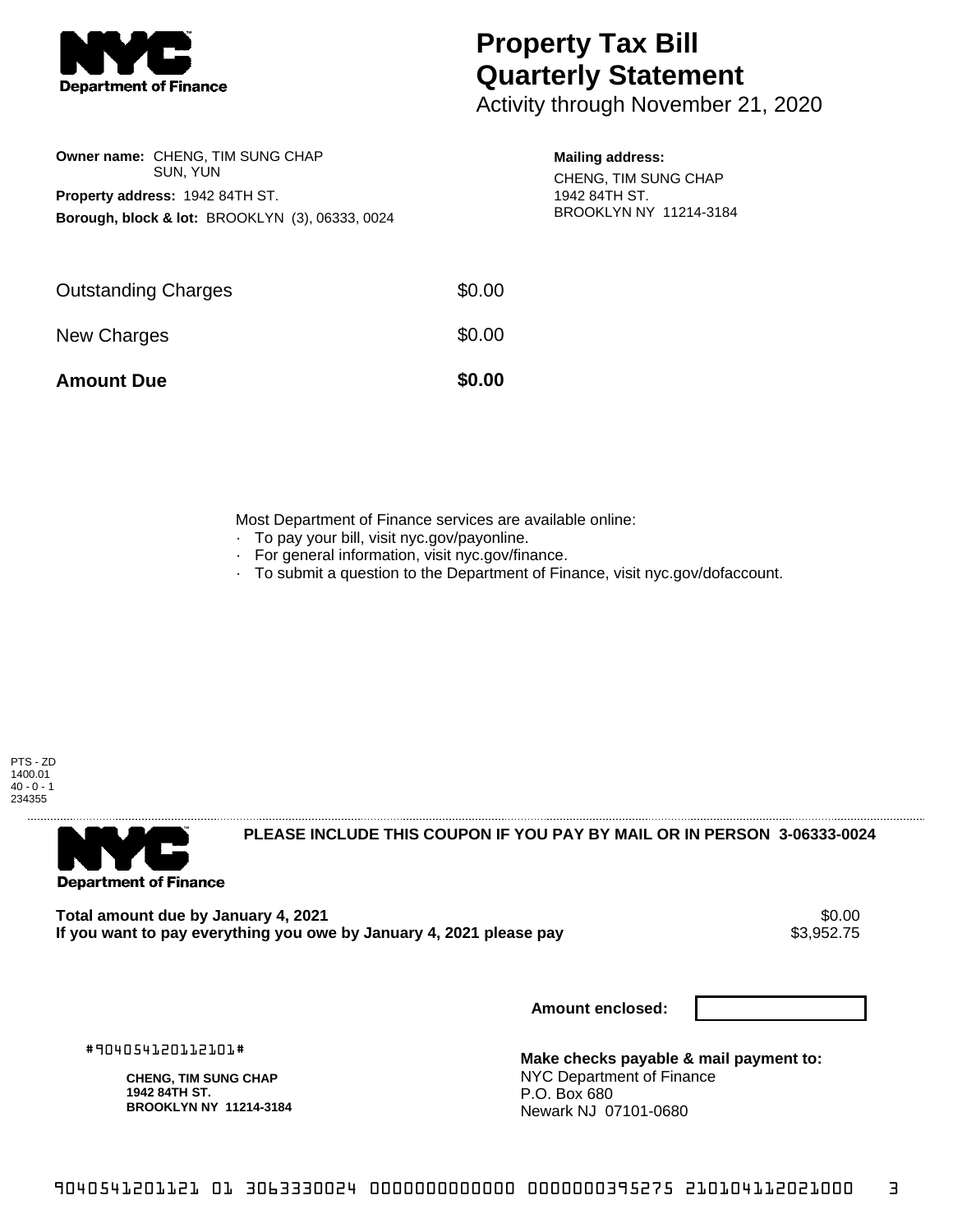

| <b>Billing Summary</b>                                              | <b>Activity Date</b> | Due Date             | Amount        |
|---------------------------------------------------------------------|----------------------|----------------------|---------------|
| Outstanding charges including interest and payments                 |                      |                      | \$0.00        |
| <b>Finance-Property Tax</b>                                         |                      | 01/01/2021           | \$4,059.99    |
| Adopted Tax Rate                                                    |                      |                      | $$-46.80$     |
| Payment                                                             | 11/16/2020           |                      | $$-4,059.99$  |
| Payment Adjusted                                                    | 01/01/2021           |                      | \$46.80       |
| <b>Total amount due</b>                                             |                      |                      | \$0.00        |
| <b>Tax Year Charges Remaining</b>                                   | <b>Activity Date</b> | <b>Due Date</b>      | <b>Amount</b> |
| <b>Finance-Property Tax</b>                                         |                      | 04/01/2021           | \$4,059.99    |
| <b>Adopted Tax Rate</b>                                             |                      |                      | $$-46.80$     |
| Payment                                                             | 11/21/2020           |                      | $$-46.80$     |
| Total tax year charges remaining                                    |                      |                      | \$3,966.39    |
| If you want to pay everything you owe by January 4, 2021 please pay |                      |                      | \$3,952.75    |
| If you pay everything you owe by January 4, 2021, you would save:   |                      |                      | \$13.64       |
| <b>Overpayments/Credits</b>                                         | <b>Activity Date</b> | <b>Due Date</b>      | <b>Amount</b> |
| <b>Credit Balance</b>                                               |                      | 11/15/2020           | $$-46.80$     |
| <b>Credit Applied</b>                                               | 11/21/2020           |                      | \$46.80       |
|                                                                     |                      | Total credit applied | \$46.80       |

**Total overpayments/credits remaining on account \$0.00**

## **Home banking payment instructions:**

- 1. **Log** into your bank or online bill pay website.
- 2. **Add** the new payee: NYC DOF Property Tax. Enter your account number, which is your boro, block and lot, as it appears here: 3-06333-0024 . You may also need to enter the address for the Department of Finance. The address is P.O. Box 680, Newark NJ 07101-0680.
- 3. **Schedule** your online payment using your checking or savings account.

## **Did Your Mailing Address Change?** If so, please visit us at **nyc.gov/changemailingaddress** or call **311.**

When you provide a check as payment, you authorize us either to use information from your check to make a one-time electronic fund transfer from your account or to process the payment as a check transaction.